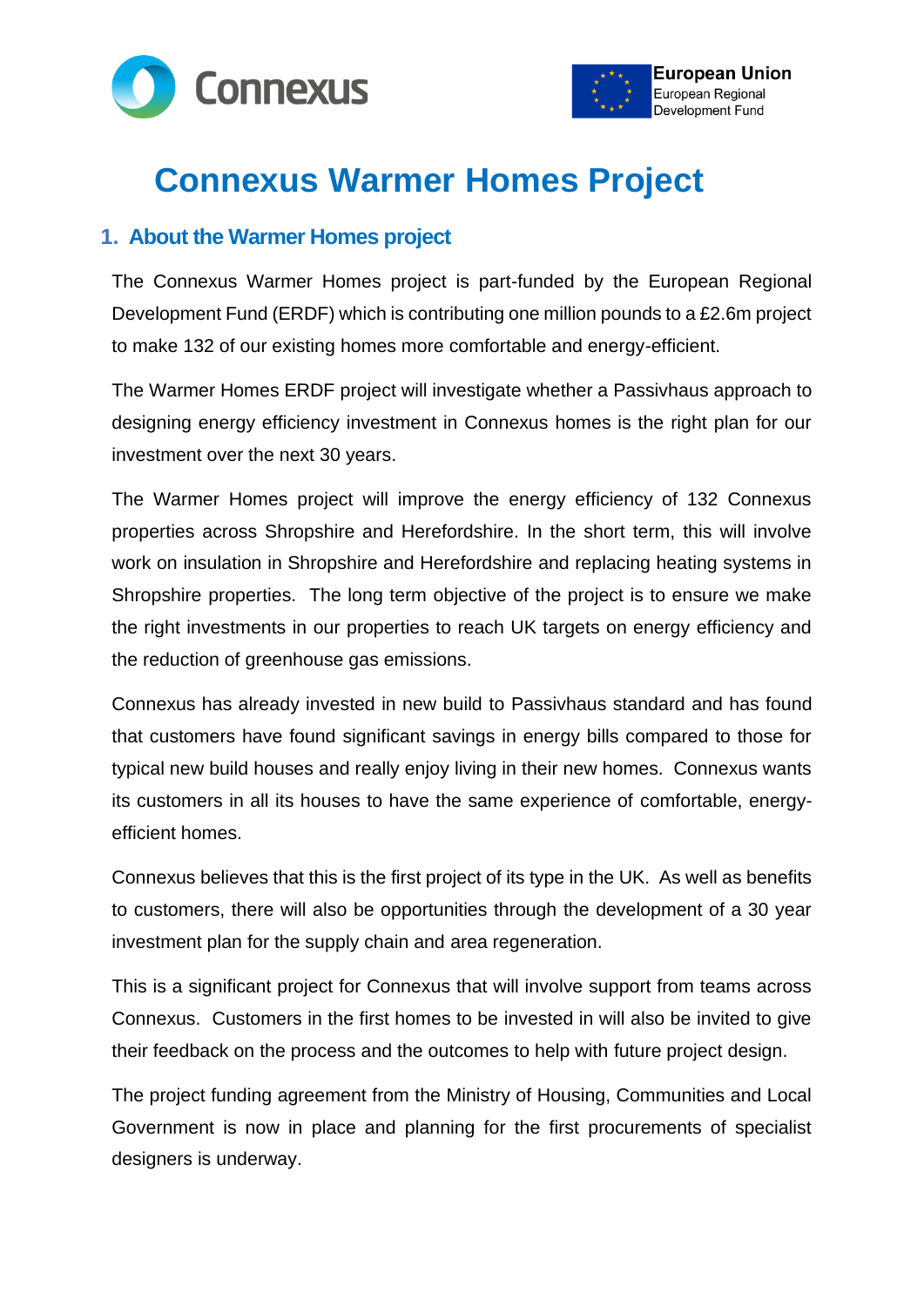



The programme is being reviewed to allow for Covid-19 impacts and the supply chain has been consulted about their ability to deliver energy efficiency works designed to contribute to the Connexus net-zero plans for their stock in the timescales required to meet our contracted funding grant.

# **2. Project Details**

- The Warmer Homes project started with design in 2019 and will finish in 2021.
- The intention is to test the pathway to net-zero energy homes by 2050 through a passive house approach, which adopts an airtightness and ventilation strategy to ensure energy efficiency, good internal air quality and elimination of cold bridging which can contribute to condensation. The Passivhaus standard for retrofit is EnerPhit.
- The project is focussing on good wall insulation and may involve new external doors and triple glazed windows.
- Top floor non-traditional Cornish Unit flats in Hereford will have new well-insulated mansard roofs and triple glazed windows.
- The existing gas central heating systems in Hereford will not be changed but new controls will be added to help improve tenant management of the heating system.
- New heating systems will be installed in Shropshire homes as part of our compliance requirements to remove solid fuel heating systems. The Government is pursuing electric heating systems and heat pumps as part of the national decarbonisation strategy and the Warmer Homes project will continue the Connexus and national approach. Where any Shropshire houses already have new Quantum heaters or heat pumps, these will not be replaced.
- There is monitoring of about half the homes in the project to check on the performance of the house after the works and to also understand the tenant experience of their home before and after the work and their opinion of how the work was carried out.
- The monitoring is being done by Marches Energy Agency (MEA) who are responsible for installing data loggers in 65 homes, downloading the data periodically and for carrying out 3 tenant surveys over the life of the project.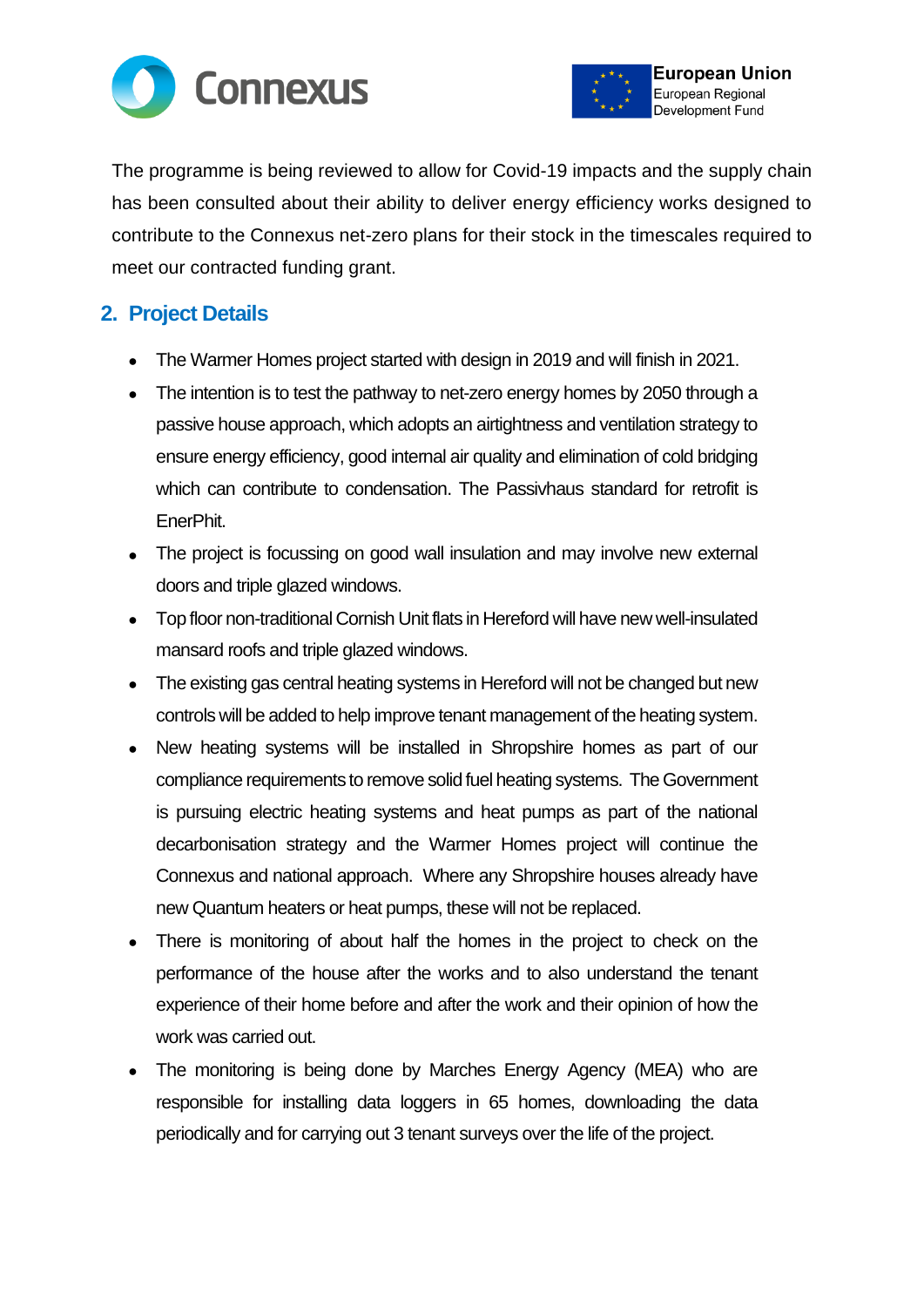





# **3. Who is involved?**

The Warmer Homes project is being managed by the Connexus Assets team.

The funding is from the Connexus Investment budget and the European Regional Development Fund. The EU grant is managed by MHCLG (Ministry of Housing, Communities and Local Government).

All Departments are briefed on the Warmer Homes project progress at the monthly Warmer Homes Project Delivery Group meeting.

Warmer Homes reports to the Corporate Project Board quarterly.

Marches Energy Agency (MEA) are a formal Delivery Partner, named in the ERDF bid. MEA is responsible for installing data loggers in 65 homes, downloading the data periodically and for carrying out 3 tenant surveys over the life of the project.

Consultants Enhabit were appointed in January to advise on the design of the proposed works. They are accredited to model design solutions for EnerPhit schemes and have supported Connexus in the development of the procurement documents for the works contractors. Enhabit will also provide quality assurance checks and EA role when the works are on site and will provide a Retrofit Coordinator to ensure the desired airtightness is being achieved. Procurement is underway through MyTenders for the first works contract for EWI to Enerphit standard. Other contracts will follow.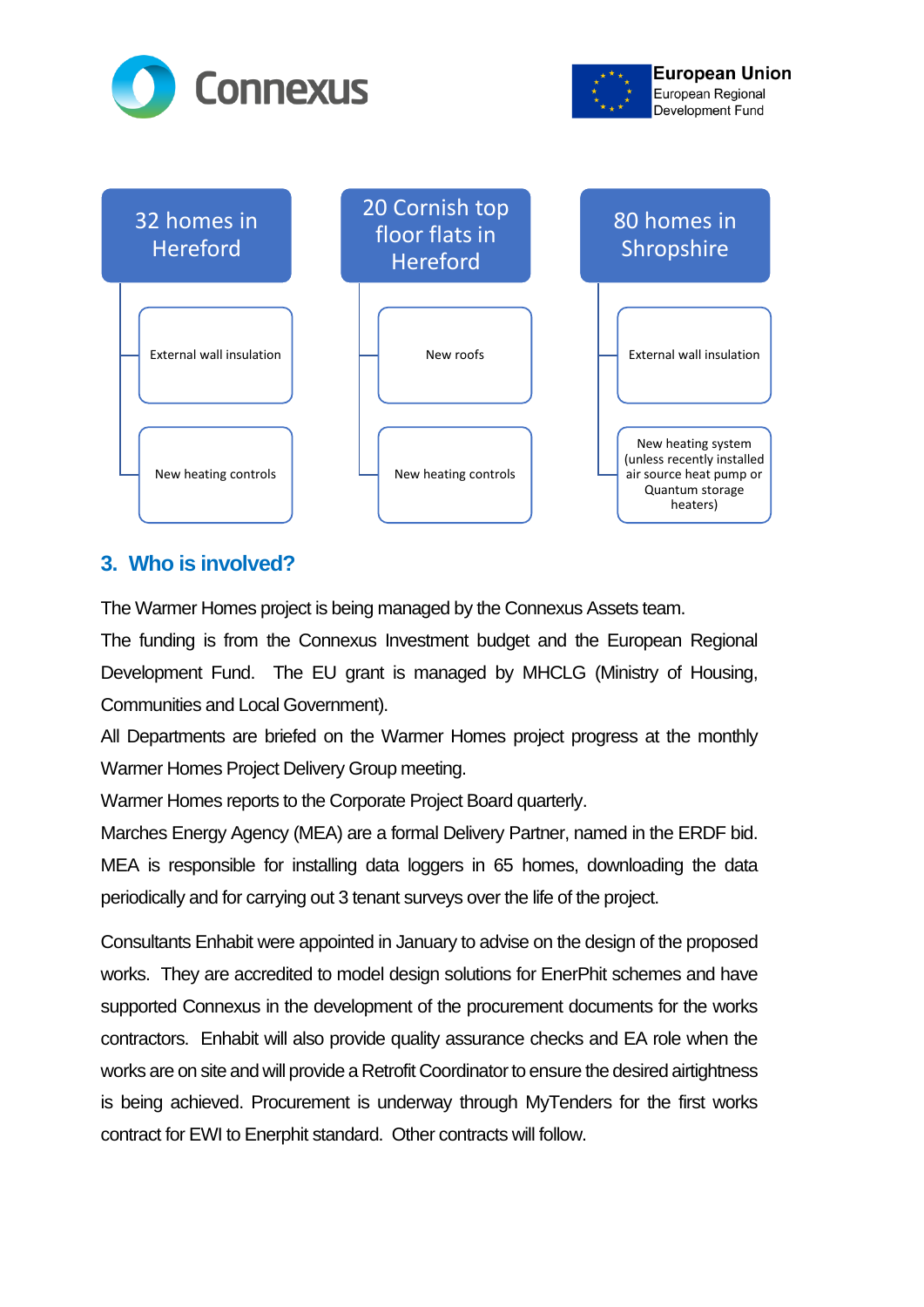



# **4. What are the specific issues for rural communities?**

Issues for Connexus managing a largely rural stock in Shropshire include:

- additional overhead costs to cover mileage and travel time to carry out repairs and maintenance
- issues of lack of digital and mobility connectivity in large parts of the area impacting on mobile and wi-fi signals and the potential for monitoring building performance
- dispersed stock making economies of scale for retrofitting properties difficult to achieve for a high percentage of the stock

These factors have resulted historically in an underspend of retrofit for carbon emissions reductions and fuel poverty targets in rural areas.

Connexus homes are located across Herefordshire and Shropshire. Addressing fuel poverty is important to Connexus. The context for Connexus is:

- Average fuel poverty levels in the UK are 10.8%.
- The average fuel poverty level in the West Midlands is 11.4%.
- The levels of fuel poverty in Hereford are 12.9% and in Shropshire 12.3% with a number of MSOAs and LSOAs being considerably worse.

#### **For more information contact:**

Vincent Bolton, Communications & Marketing, Connexus [Vincent.Bolton@connexus-group.co.uk](mailto:Vincent.Bolton@connexus-group.co.uk)